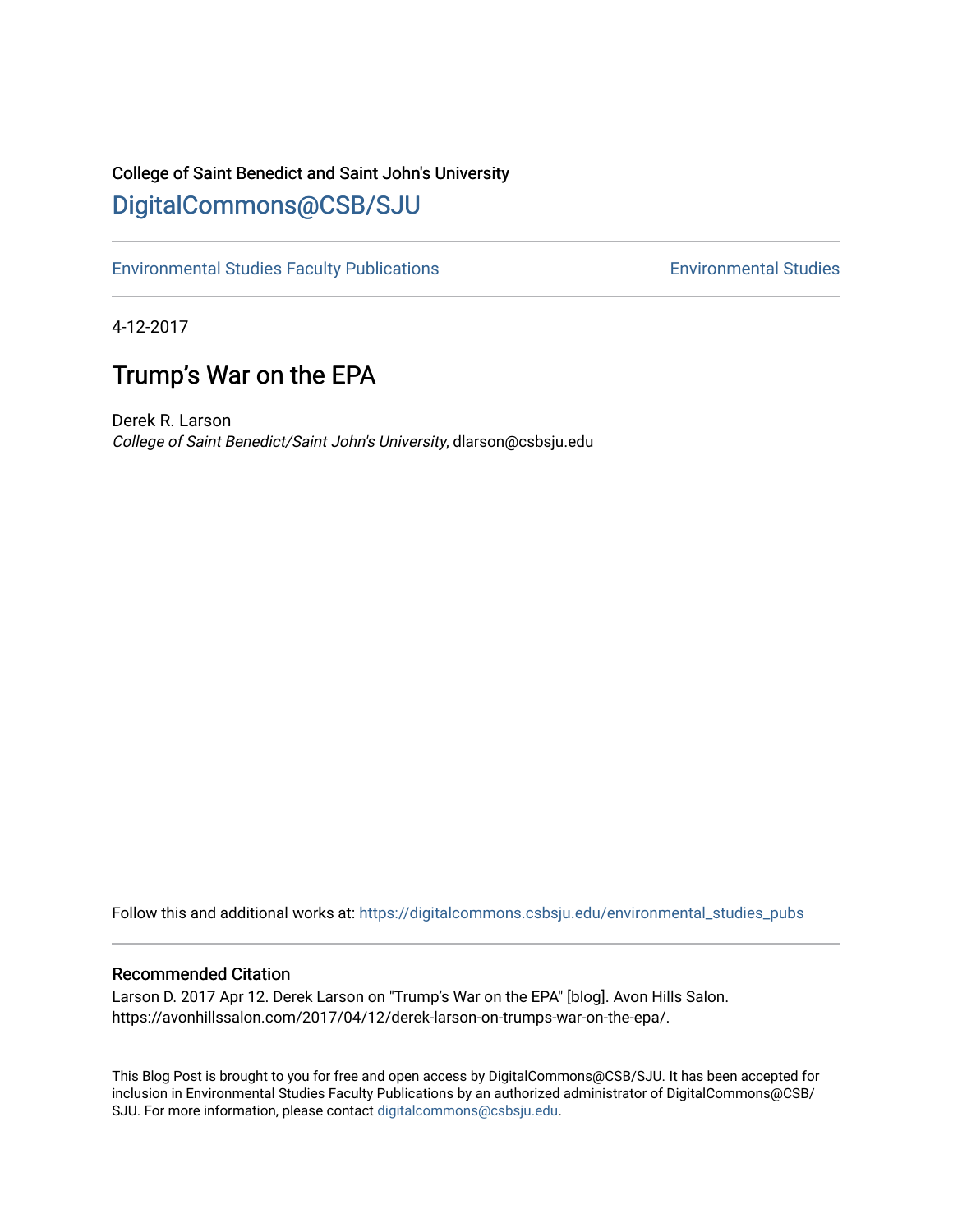

## *Derek Larson on "Trump's War on the EPA"*

APRIL 12, 2017

Derek Larson

House Republicans recently introduced legislation to eliminate the Environmental Protection Agency (EPA). Sponsored by freshman Florida Representative Matt Gaetz, House Resolution 816 has one operative line of text: "The Environmental Protection Agency shall terminate on December 31, 2018."

Normally such a bill might be shrugged off as an act of political theater. Soon after it was introduced Trump transition team member Myron Ebell told The Guardian the president's campaign pledge to eliminate the EPA was "aspirational" because "You can't abolish the EPA by waving a magic wand." But what if he could?

The roots of the EPA go back to the late 1960s when rising public concern over air and water pollution, urban sprawl, and a series of high-profile environmental disasters put pressure on Congress to act. By 1969 a full-blown environmental movement was evident, a complex mixture of suburban residents awakened by Rachel Carson's 1962 pesticide exposé Silent Spring, urban residents choking on smog and disgusted by dirty rivers, and traditional rural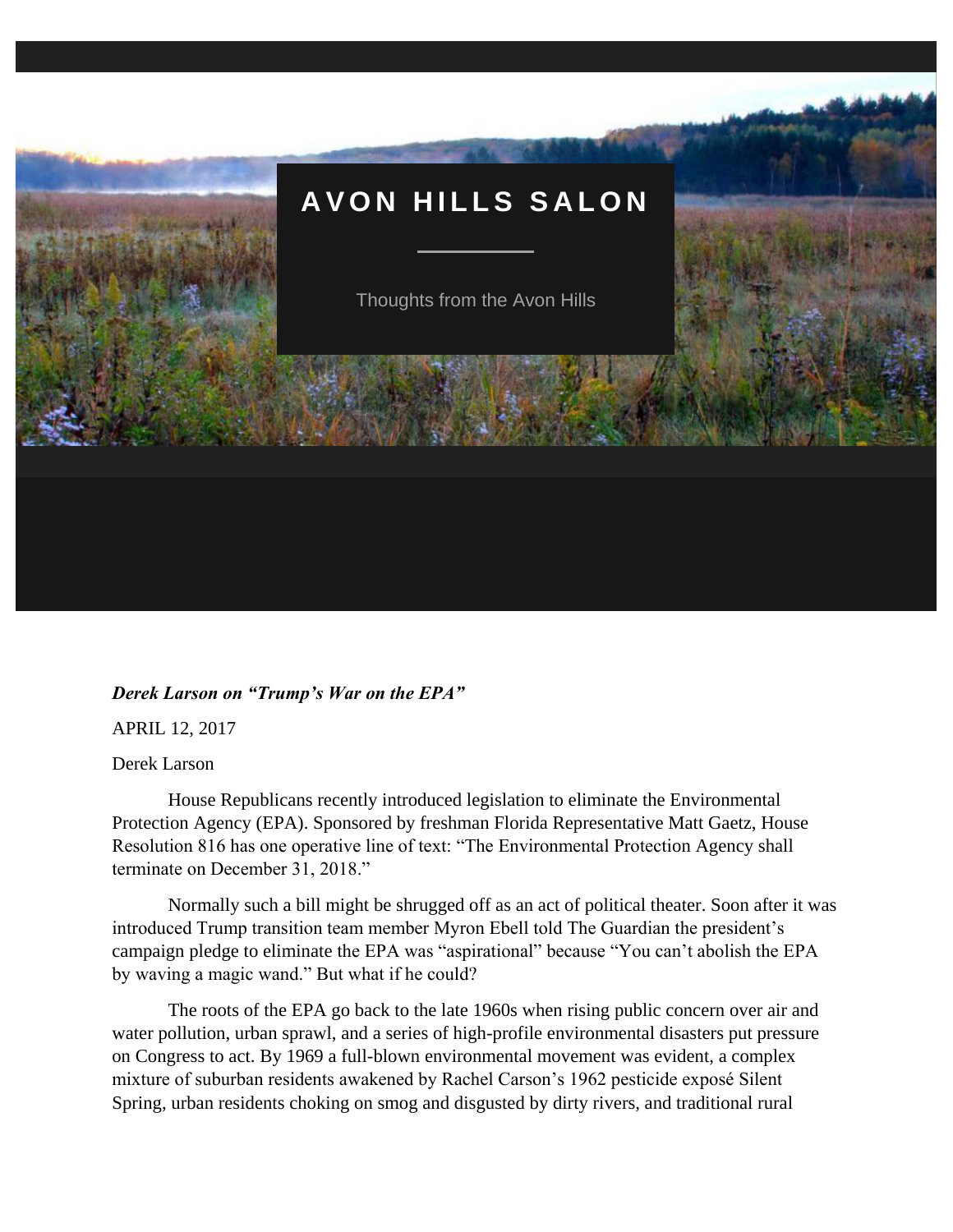conservationists tired of seeing farms and forests plowed under for development. The war in Vietnam dominated the headlines, but with images of Cleveland's Cuyuhoga River in flames (it was so polluted it caught fire), a pictures of a massive oil spill on the pristine beaches of Santa Barbara, California, and the flurry of photos of the Earth from space sent back by the Apollo astronauts also caught the public's attention. The fragile appearance of the planet from afar, combined with regular news of environmental decline in Americans' backyards, created a powerful sense of urgency around the environment that registered in Gallup polls as a greater concern than racial tensions or crime.

Congress responded to public demands for action with a sweeping piece of legislation, the National Environmental Policy Act (NEPA), which was signed into law by Richard Nixon on January 1, 1970. In his comments at the signing ceremony, the President noted that "A great deal more needs to be done [on the environment]. It is a question of whether you put it off or do it now. This is an area where we have to do it now. We may never have a chance later."

NEPA established a new priority for the federal government: "to create and maintain conditions under which man and nature can exist in productive harmony, and fulfill the social, economic, and other requirements of present and future generations of Americans." As an initial step toward this lofty goal, NEPA established a new Council on Environmental Quality (CEQ) in the White House to "to formulate and recommend national policies to promote the improvement of the quality of the environment." One of the first actions the CEQ took was to recommend the creation of a new federal environmental agency, which Nixon did by executive order, establishing the EPA in 1970.

Early in its history the EPA established a project called "Documerica," sending a group of professional photographers around the country to capture images of the American people and landscape in the early 1970s. Much like the famous images of the Great Depression produced by the Farm Service Agency in the 1930s, the Documerica collection offered a warts-and-all portrait of a country striving to move forward despite great challenges—in this case, the challenges of pollution, sprawl, and environmental decline.

These images—and thousands like them –illustrate what the nascent EPA was up against in its early years, and how far we have come from the days when our skies, rivers, lakes, and land were routinely used as dumps for chemical wastes, manufacturing byproducts, and the various effluents of modern living.

Today the Environmental Protection Agency is headquartered in Washington, DC, and operates ten regional offices under a mission that combines regulatory enforcement, environmental research, and public education derived directly from NEPA. Its 15,000+ employees are responsible for enforcing the provisions of the Clean Air Act, the Clean Water Act, regulating the transport of toxic materials, monitoring facilities that generate hazardous waste, and investigating violations of federal environmental laws. Perhaps most prominently they aid state and local agencies in developing and implementing policies intended to bring them into compliance with federal regulations on environmental quality and human health—a direct bridge between Congressional directives to "clean up pollution" and action on the ground.